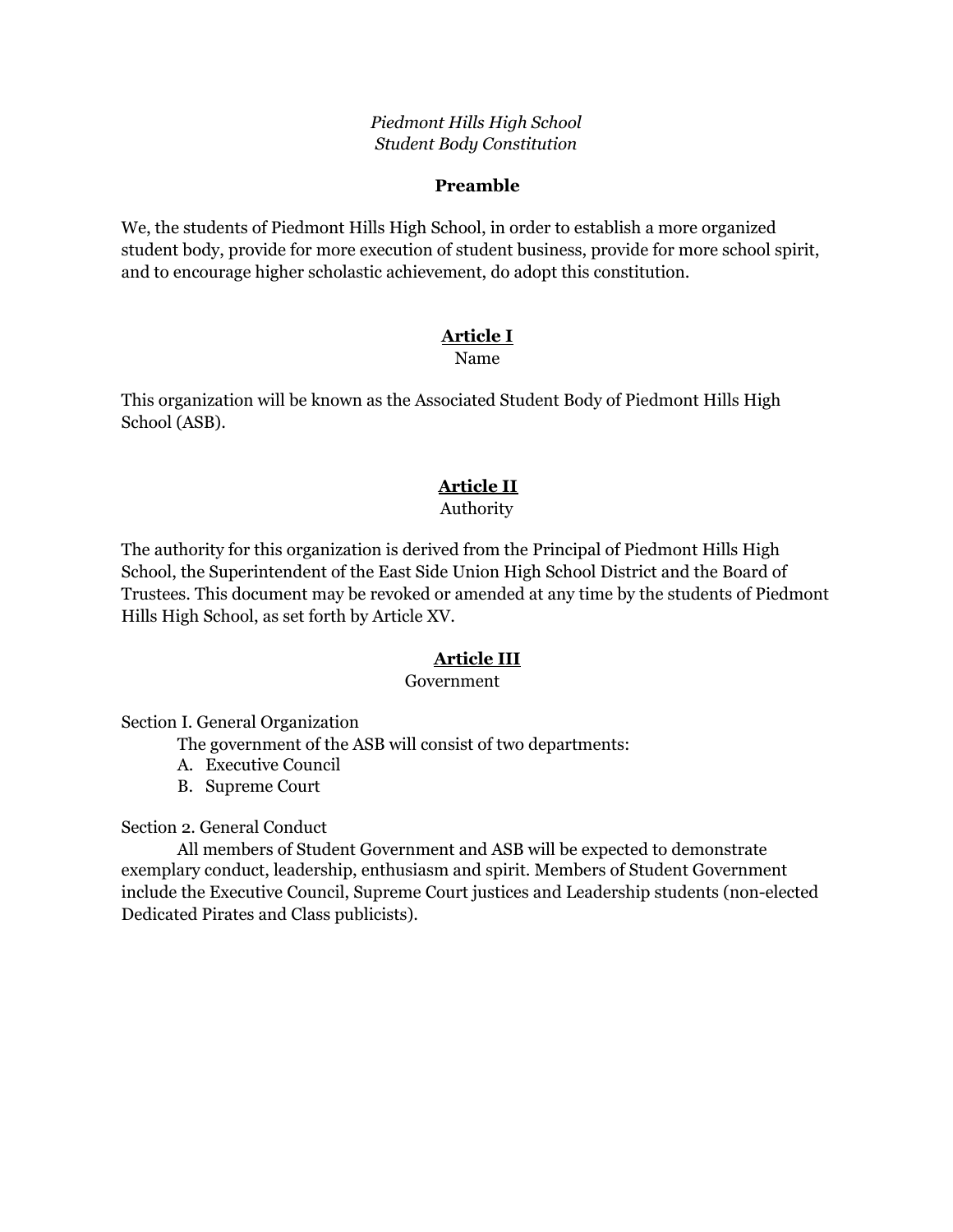# **Article IV**

### Student Body Officers and Positions

#### **Section I. Membership: The ASB officers are:**

- A. President
- B. Vice President
- C. Secretary
- D. Treasurer
- E. Supreme Court Chief
- F. Supreme Court Justices
- G. Commissioner of Athletics
- H. Commissioner of Clubs
- I. Commissioner of Pep
- J. Commissioner of Publicity
- K. Commissioner of Activities
- L. Commissioner of Technology
- M. School Historian
- N. Class Officer

### **Section 2. Term of Office**

- A. The term of office will be one (1) school year. The only exception to this will be Supreme Court Justices, who (if they continue to meet eligibility requirements) will serve the length of their attendance at Piedmont Hills High School or until they are elected into any other ASB office,.
- B. All elected terms of office will begin the Monday following Graduation. The newly elected officers may perform any unofficial acts relating to their office after their election and before the new school year. The exceptions to this will be the incoming freshman class officers, whose terms will begin immediately after their election to office. Terms of office for Supreme Court Justices will begin immediately upon their inauguration.
- C. In case of a vacancy of any office except President, the vacancy will be filled within four (4) weeks by a general election. The candidate receiving the majority of votes will fill the vacancy for the remainder of the term.
- D. In case of the vacancy of the President, the Vice-President will take his or her place and a general election will take place within four (4) weeks to determine a new Vice-President.

### **Section 3. Duties**

- A. President will:
- 1. Preside over all Leadership meetings.
- 2. Be a voting member in all Executive Council decisions.
- 3. Represent the PHHS student body in all community functions.
- 4. Be responsible for completing tasks and assignments as presented by the Activities Director or Administration.
- 5. Be a model student and active participant in all school activities and events.
- 6. Sign and approve any ASB expenditures along with the ASB Treasurer.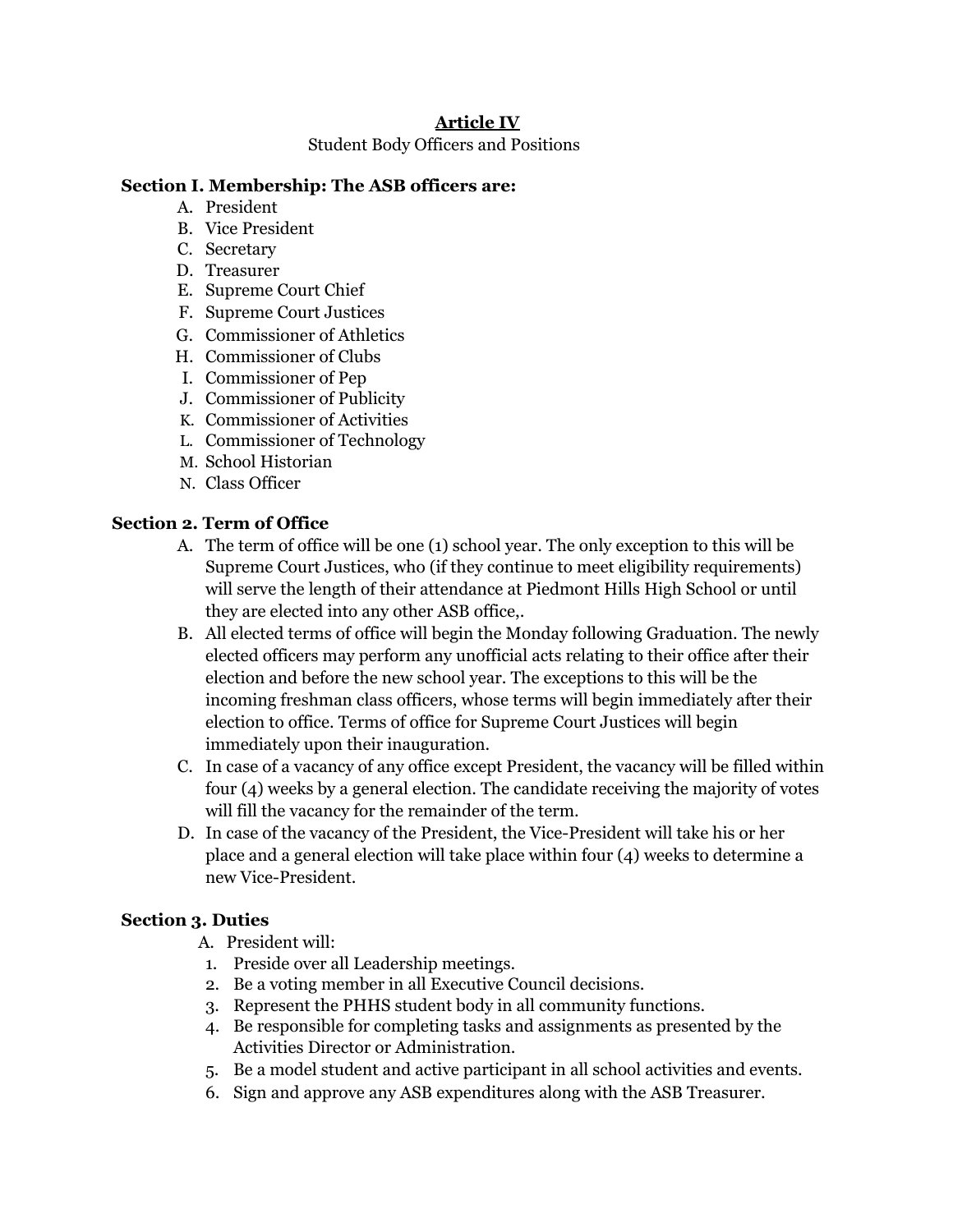## **B. Vice-President will:**

- 1. In the absence of the President, will act on the President's behalf.
- 2. Be a voting member in all Executive Council decisions.
- 3. Be a regular member of Leadership class and Executive Council meetings.
- 4. Help lead Leadership meetings.
- 5. Be a model student and active participant in all school activities and events.

### **C. Secretary will:**

- 1. Be a competent typist and well skilled with a computer
- 2. Be a voting member in all Executive Council decisions.
- 3. Be responsible for taking notes and minutes of all meetings and distributing those minutes to all relevant parties.
- 4. Be responsible for organizing, typing and printing out copies of each agenda for all Student Body-related meetings.
- 5. He/She will be responsible for keeping notes, minutes and agendas for the entire school year as records and reference documents.
- 6. Help lead Leadership meetings.
- 7. Be a model student and active participant in all school activities and events.

### **D. Treasurer will:**

- 1. Keep accurate records of financial balances for the Leadership Account in the School Bank.
- 2. Sign and approve all ASB expenditures along with the ASB President.
- 3. Coordinate fundraising efforts to maintain a positive bank balance.
- 4. Be a voting member in all Executive Council decisions.
- 5. Help lead Leadership meetings.
- 6. Be a model student and active participant in all school activities and events.

### **Commissioner Duties and Responsibilities:**

- A.Commissioner of Athletics will
	- 1. Be responsible for sports activities and set up before games
	- 2. Be active in sport events and activities
	- 3. Help publicize sporting events.
	- 4. Coordinate communication between ASB and sports teams.
	- 5. Help in other school activities
	- 6. Aid others and be a model student

#### B. Commissioner of Activities will:

- 1. Coordinate activities and events
- 2. Help plan rallies, dances, and spirit week.
- 3. Aid others in publicizing activities
- 4. Be active in most school activities and events
- 5. Aid and set up during school events and activities
- 6. Aid others and be a model student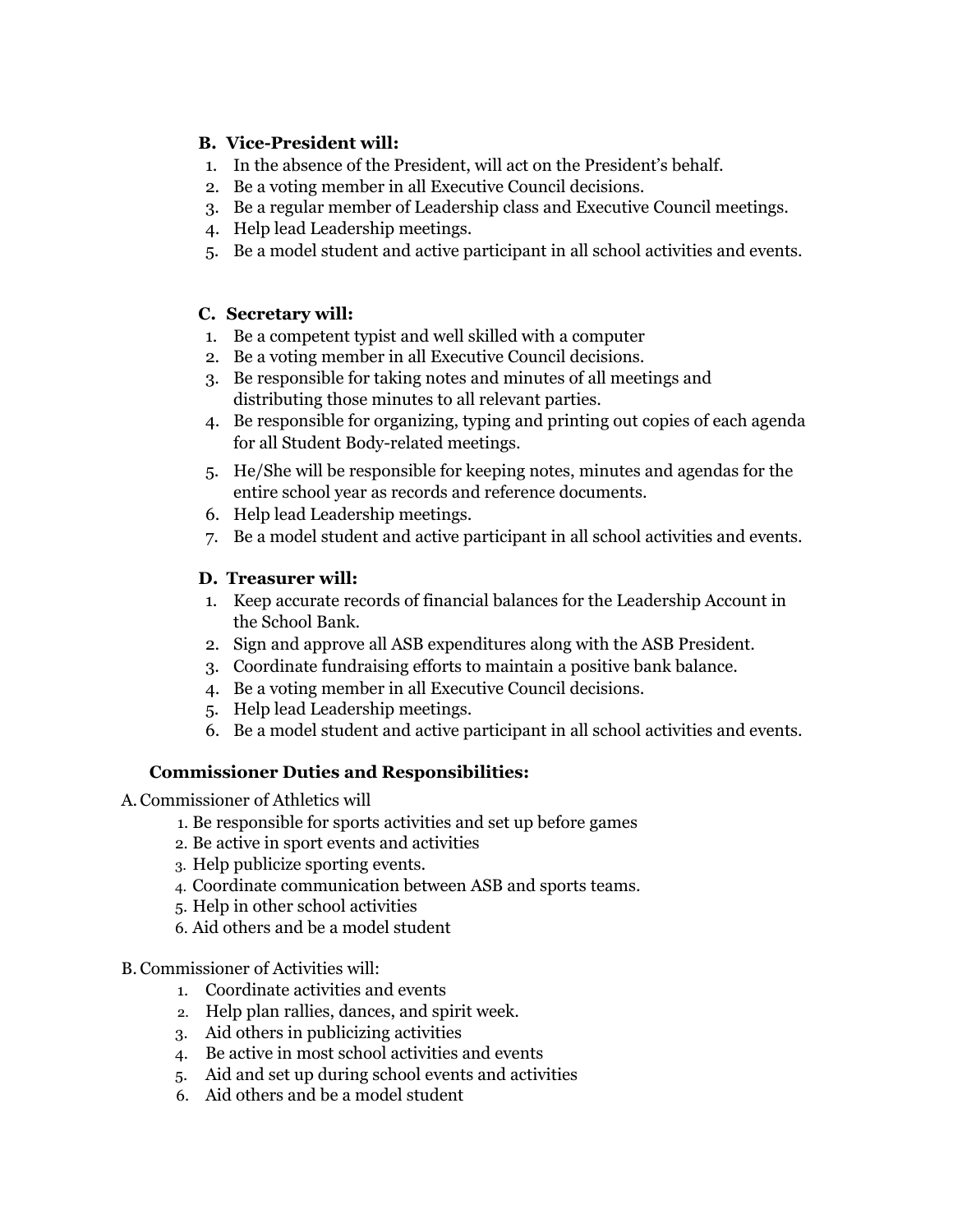C. Clubs Commissioners (two) will:

- 1. Be responsible for club activities
- 2. Be responsible for club status and activeness
- 3. Plan and execute Club Day and International Faire.
- 4. Be active in school activities and events
- 5. Aid others and be a model student

D.Commissioner of Publicity will:

- 1. Advertise club, school, sports events and activities
- 2. Making posters, online flyers, online event pages, etc.
- 3. Aid other ASB members in announcements and advertisements
- 4. Be active in school activities and events
- 5. Aid others and be a model student.
- E. Commissioner of Pep will:
	- 1. Coordinate and raise liveliness during school events
	- 2. Prepare for MCing rallies in order to have a smooth and organized event.
	- 3. Be active in school activities and events
	- 4. Aid others and be a model student
- F. Commissioner of Technology will:
	- 1. Manages technical aspects of leadership
	- 2.Updates content on ASB website
	- 3. Runs speaker during rallies and events
- G. Historian will:
	- 1. Keep a record of all pictures of ASB and school related events
	- 2. Be responsible for taking photos of school events
	- 3. Be responsible for the picture frames and pictures of all ASB officers
	- 4. Aid others and be a model student

G. Non-Elected Leadership students (otherwise known as "Dedicated Pirates" and Publicist) in PHHS Student Government and are subject to the same rules, regulations and eligibility requirements as stated in the Eligibility section of this document.

Dedicated Pirates will:

- 1. Help in the decision making and planning process for all school-related activities.
- 2. Be voting members in all Leadership class decisions.
- 3. Be responsible for carrying out school-wide campaigns, initiatives and for promoting positive school spirit and school culture.

Class Publicists will:

- 1. Publicize their Class's events (Social Media and Poster)
- 2. Create posters and flyers to accomplish responsibility #1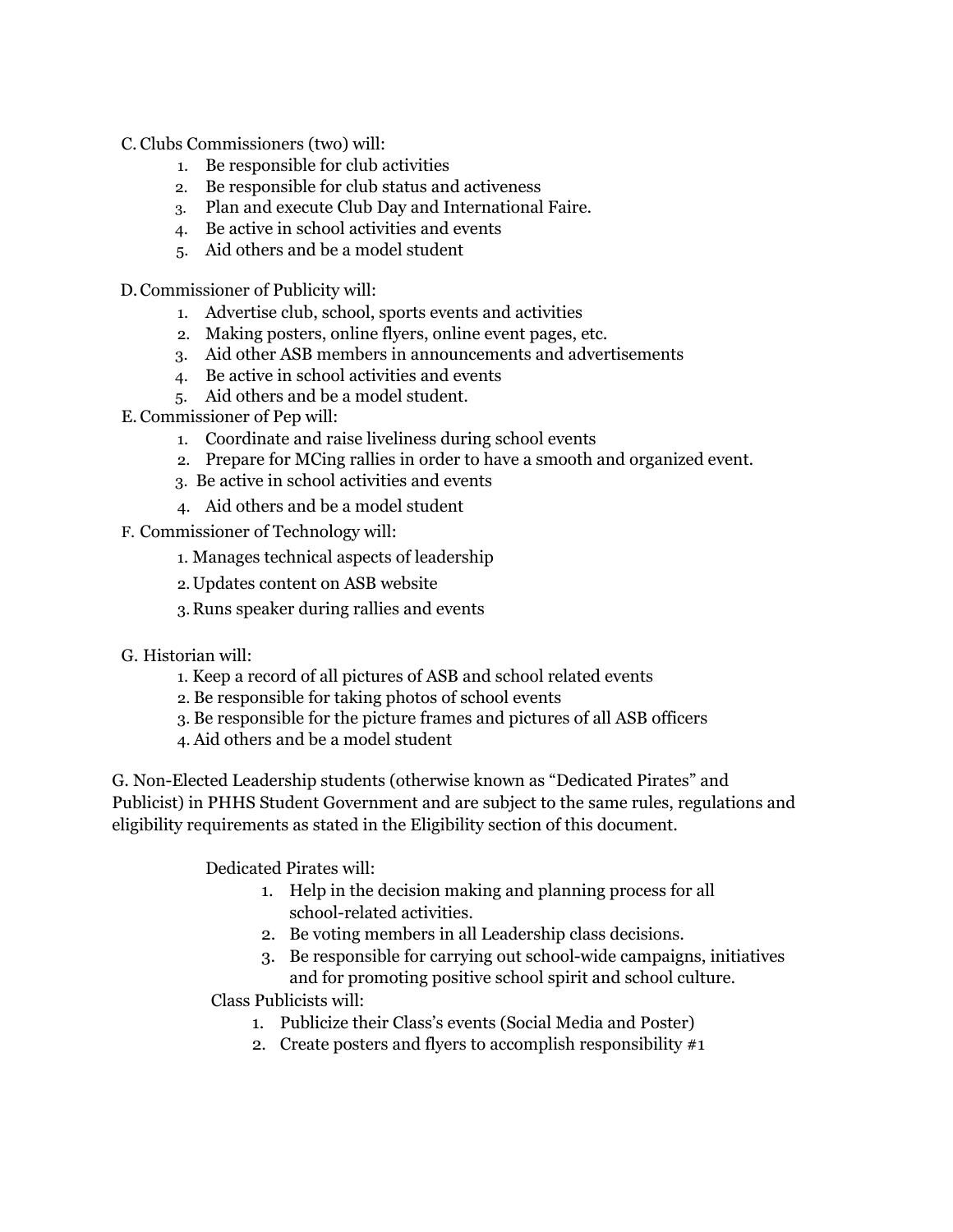**Section 4**. **Eligibility** Any candidate or elected officials must be members of the PHHS student body and be enrolled in the Leadership class.

- A. All candidates, elected officials, or member of the Leadership class must be a student in good standing. This means he/she cannot receive more than 2 marks in the "bad" column for behavior or attitude on a grade check form. If so, the person's candidacy will be terminated.
- B. Any candidate or elected official or member of Leadership class must have a 3.0 grade point average (GPA) for the grading period immediately preceding his or her election, before being allowed to run for office, and before being placed in the Leadership class.
- C. All members of student government and Leadership class must maintain an weighted 3.0 GPA for the duration of their term. Students who do not maintain the required weighted GPA will face the following consequences:
	- 1. If he/she earns an weighted GPA lower than the required 3.0 for a grading period progress report, he/she will be issued a written warning from the Supreme Court Justices and will be given at least a grading period to improve his or her grades.
	- 2. If he/she earns a weighted GPA lower than the required 3.0 at the end of the first semester, he/she will be scheduled for an Academic Hearing. The purpose of this Academic Hearing is to have this student meet with the members of the Supreme Court and Executive Council to discuss the circumstances leading up to the poor grades and to determine the future status of said student in Leadership Class.
		- a. Present at the Academic Hearing will be the Executive Council and a majority of members of the Supreme Court. It is not necessary to have all members of the Supreme Court in attendance as long as more than half are present. The Activities Director will be present at all Academic Hearings but will not be a voting member.
		- b. Members of the Academic Hearing will listen to testimony from the student, ask questions and then vote on whether to keep that student in office or in class.
		- c. Decisions of the Supreme Court and Executive Council at Academic Hearings will be final and will take effect immediately.
		- d. Decisions from Academic Hearings will be documented and presented to the Administration.
- D. Any candidate, officer or Leadership student may not hold another elected or appointed student government position during his/her term.
- E. It is the duty of the Supreme Court to monitor any and all student leaders whose grades have fallen to Ds (plus and minus as well) and to offer assistance when appropriate.
- F. Have no unresolved records of misconduct such as sexual assault or harassment. Supreme Court will evaluate any allegations and determine if they are eligible for candidacy with similar procedure of an Academic Hearing.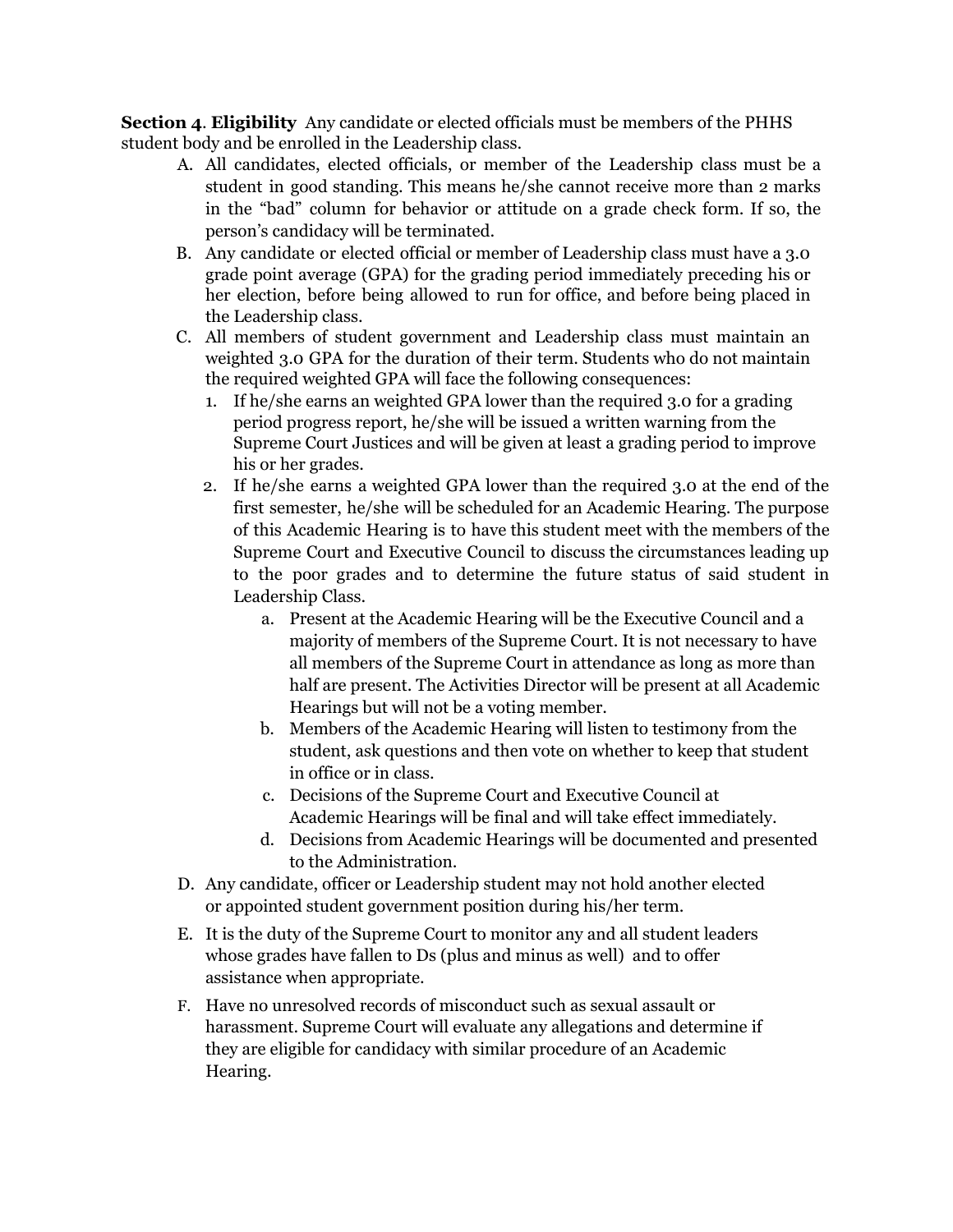# **Article V Student Elections**

### **Section 1. Application and Nomination**

- A. Eligibility and petition forms will be made available to all students desiring to run for ASB or Class office.
- B. Eligibility and petition forms must be completed and turned into the Activities Director by a date and time that has been established and announced.
- C. All candidates for nomination must meet the eligibility requirements. It is the duty of the Activities Director and the Supreme Court to check the accuracy of eligibility prior to allowing any person to become a candidate and allowed to campaign for a position.
- D. Contingency Clause:
	- Part A: In the case that there are not enough candidates running for each position and potential candidates do not meet the eligibility requirements, Supreme Court has the authority to review said candidates and determine if they are eligible to run.
	- Part B: In the case that there is an open position available during an election, the losing candidates from other positions may choose to request a review from Supreme Court as well to see if they're eligible to run.
	- Part C: After review, the officer board will decide who will obtain the position through their own interviews that are supervised by Supreme Court.

## **Section 2. Eligibility**

- A. Any candidate or elected official or member of Leadership class must be a member of the PHHS student body.
- B. Any candidate or elected official or member of Leadership class must be a student in good standing. This means he/she does not receive more than 2 marks in the "poor" column for behavior or attitude on a grade check form.
- C. Any candidate or elected official or member of Leadership class must have a 3.0 grade point average (GPA) for the grading period immediately preceding his or her election or before being allowed to run for office or before placed into Leadership Class. It must also be a 3.0 GPA at the time of your application submission. As stated above, all elected officers and all members of Leadership must maintain a 3.0 GPA or risk losing their position in class.
- D. Candidates running for Executive President must have previously been enrolled (1 year) in a Leadership class at PHHS. You are not eligible to be an Executive if you do not meet this requirement.
- E. Executive Treasurer and Secretary positions do not require this one year enrollment in ASB.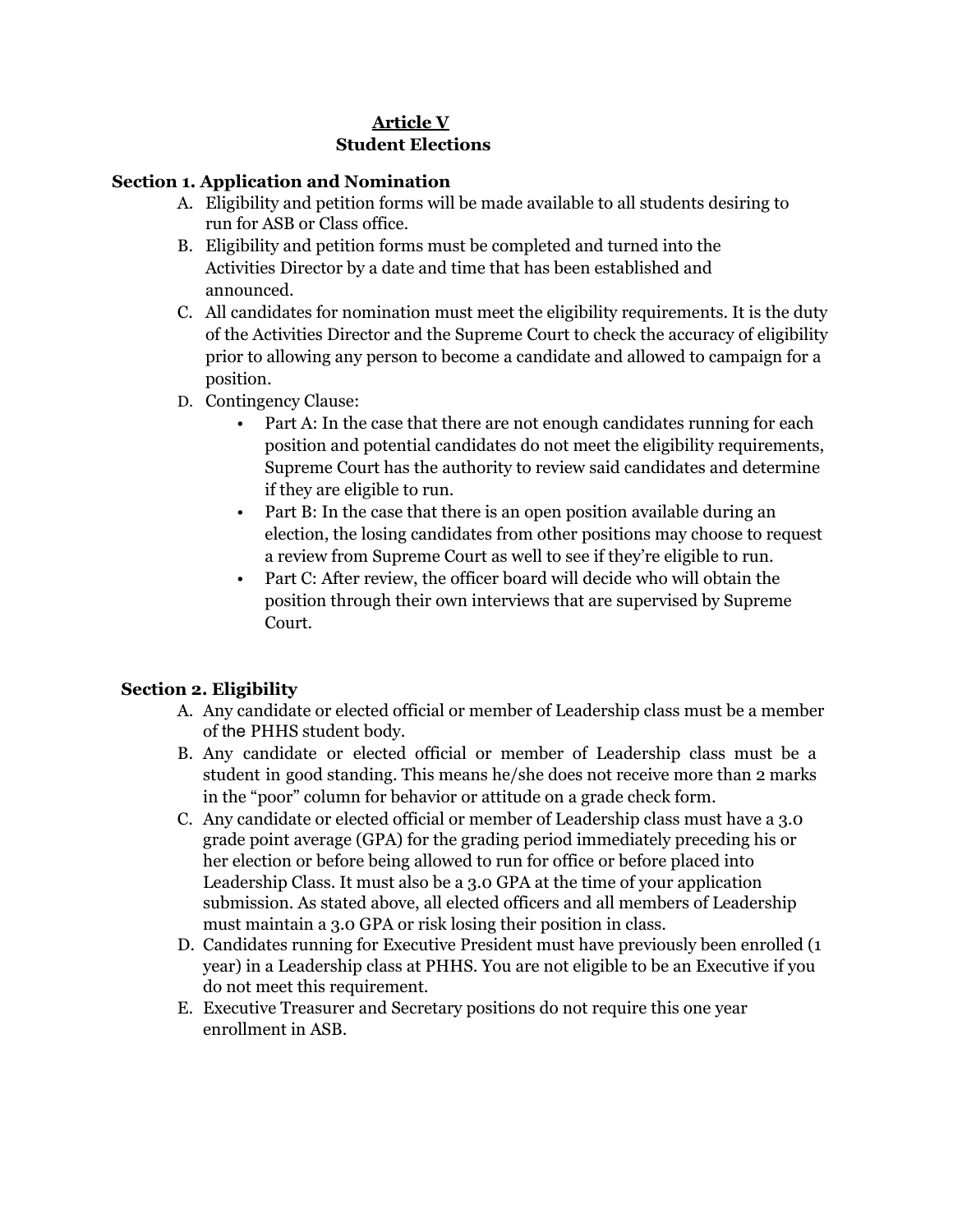## **Section 3. Voting**

- A. There will be a designated assembly for the candidates who have met qualifications to run for office to speak to students if they wish to do so.
- B. All students in the PHHS student body will be entitled to one (1) vote in each election.
- C. The Supreme Court Justices will be responsible for the organization, planning and selection of election-day events. This includes deciding on how elections will be done (arena style in quad, online, or within classrooms), making and distributing ballots, as well as counting ballots.
- D. The names of all qualified nominees, in alphabetical order by last name, will appear on the ballots.
- E. Elections for ASB officers, as well as for Senior, Junior and Sophomore class officers will take place prior to the end of the school year.
	- 1. Any candidate receiving the majority of votes for a particular office will be declared elected.
	- 2. If a majority is not reached, a runoff election will take place between the two candidates receiving the highest number of votes. The run-off election will take place within five school days of the original election.
	- 3. In order to qualify for a run-off election, the difference must be 10 votes or less.
	- 4. Election results will be announced on the school-wide public announcement system.
	- 5. Seven (7) calendar days from the final election, all election results will be declared final unless a challenge has been made within that time period.
		- 1. If a challenge is made to an election result, a claim of irregularity or request for recount must be made in writing. These requests must be done by the candidate for the office in question or by an Administrator.

## **Section 4. Homecoming And Prom Nomination Online Voting Procedure**

- A. Voting will be held on an online Google Form made by the Supreme Court.
- B. Using the e-mail addresses provided to students in the students.esuhsd.org domain, Supreme Court will ensure that one email address can only vote once.
- C. The results of the election will be announced on the morning announcements over the PA system, SchoolLoop news, and various Class Officer social medias.

## **Section 5a. Class Election Procedure (Paper Voting)**

- A. Students must report to the designated voting area to vote at election week.
- B. Each class has a different voting area. The voting will be in one of the classes' advisor's room, designated by Supreme Court beforehand.
- C. There must be at least four people monitoring in each class
	- i. One must check if voters have their PHHS ID card (Advisor)
	- ii. Two must check off the voter's name to vote (Supreme Court & Executive)
	- iii. One must oversee the deposit of ballots (Advisor)
- D. You must bring your PHHS ID card to vote.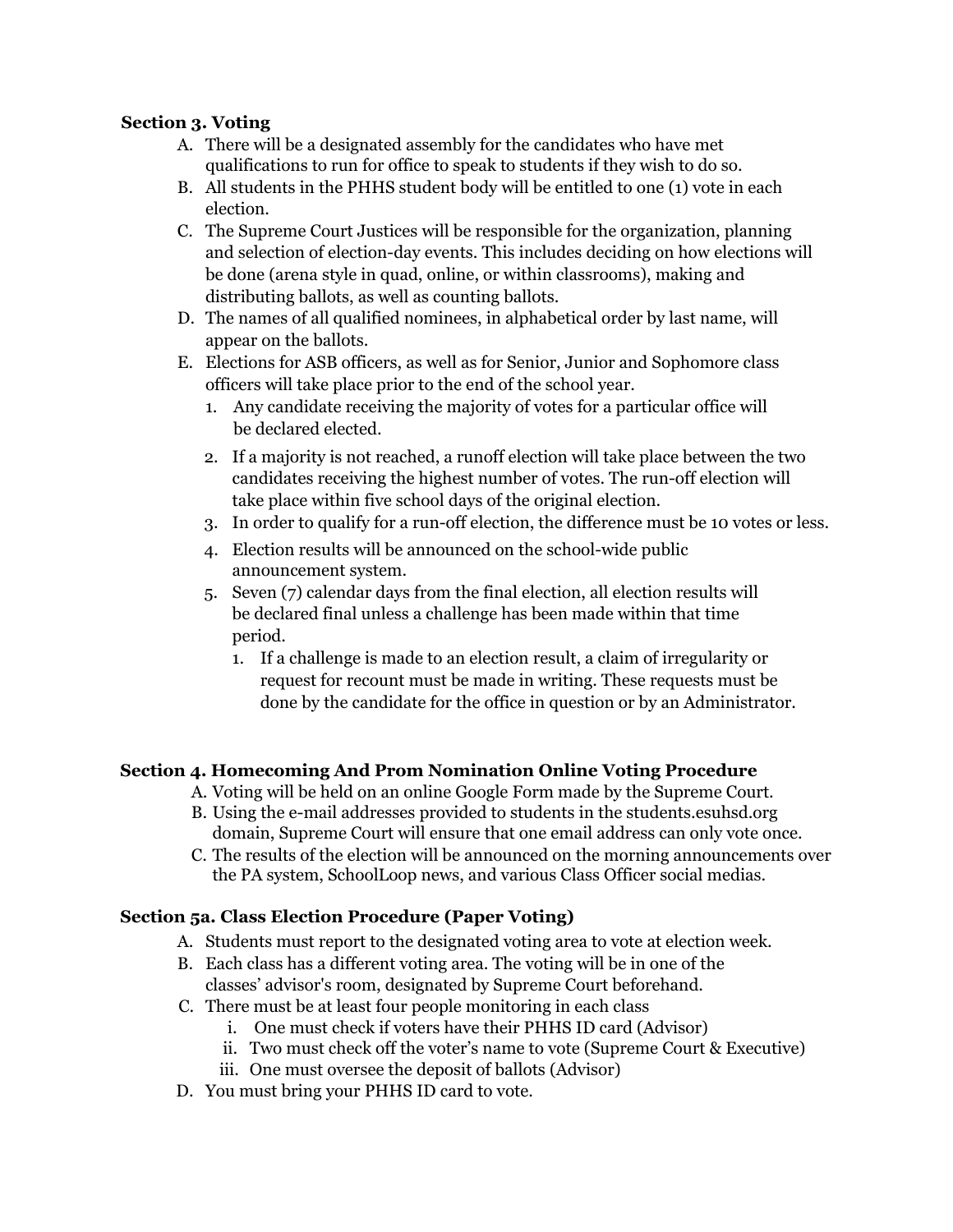- E. Students are limited to one vote per person and may only vote for their own class officers.
- F. All election results will be announced on the Friday of the week, after seventh period. If circumstances do not permit it, it will be announced on Schoolloop.
- G. If a candidate's results are within 10 votes of each other, a run off will occur.

## **Section 5b. Class Election Procedure (Online Voting)**

- H. Students must vote during specified time and date range in order for the vote to count.
- I. Each class will have its own online form for their class to fill out. (Will be managed by a Supreme Court Member)
- J. Supreme Court must be in charge of the poll.
- K. Online voting will commence at the beginning of lunch and close at the end of lunch.
- L. You must bring use your ESUHSD gmail account to vote (only way to access the poll).
- M. Elections will take place one week after Campaign Week, and voting will take place on the Friday of Election Week.
- N. Students are limited to one vote per person and may only vote for their own class officers.
- O. All election results will be announced on the Friday of the week, after seventh period. If circumstances do not permit it, it will be announced on the Monday after.
- P. If a candidate's results are within 10 votes of each other, a run-off will occur.

### **Section 6. Executive and Commissioner Procedure**

- 1. Commissioner elections will be held the same week after class.
- 2. The voting area will be held in E1.

### **Section 7. Supreme Court Procedure**

- 1. Supreme Court Chief will be posting application forms for Supreme Court at the end of the year.
- 2. Application forms must be completed and turned in at the end of lunch on the due date.
- 3. Potential candidates must meet the grade requirements for taking the Leadership class.
- 4. Potential candidates will be interviewed by the current Supreme Court board at the time of election.
- 5. Results will be privately sent to the candidates through Schoolloop messaging.
- 6. The new Supreme Court will be announced at senior rally.

## **Section 8. Supreme Court Chief Procedure**

- 1. The Supreme Court Chief must have at least one year in Supreme Court.
- 2. The Supreme Court Chief will be selected by the current Supreme Court board.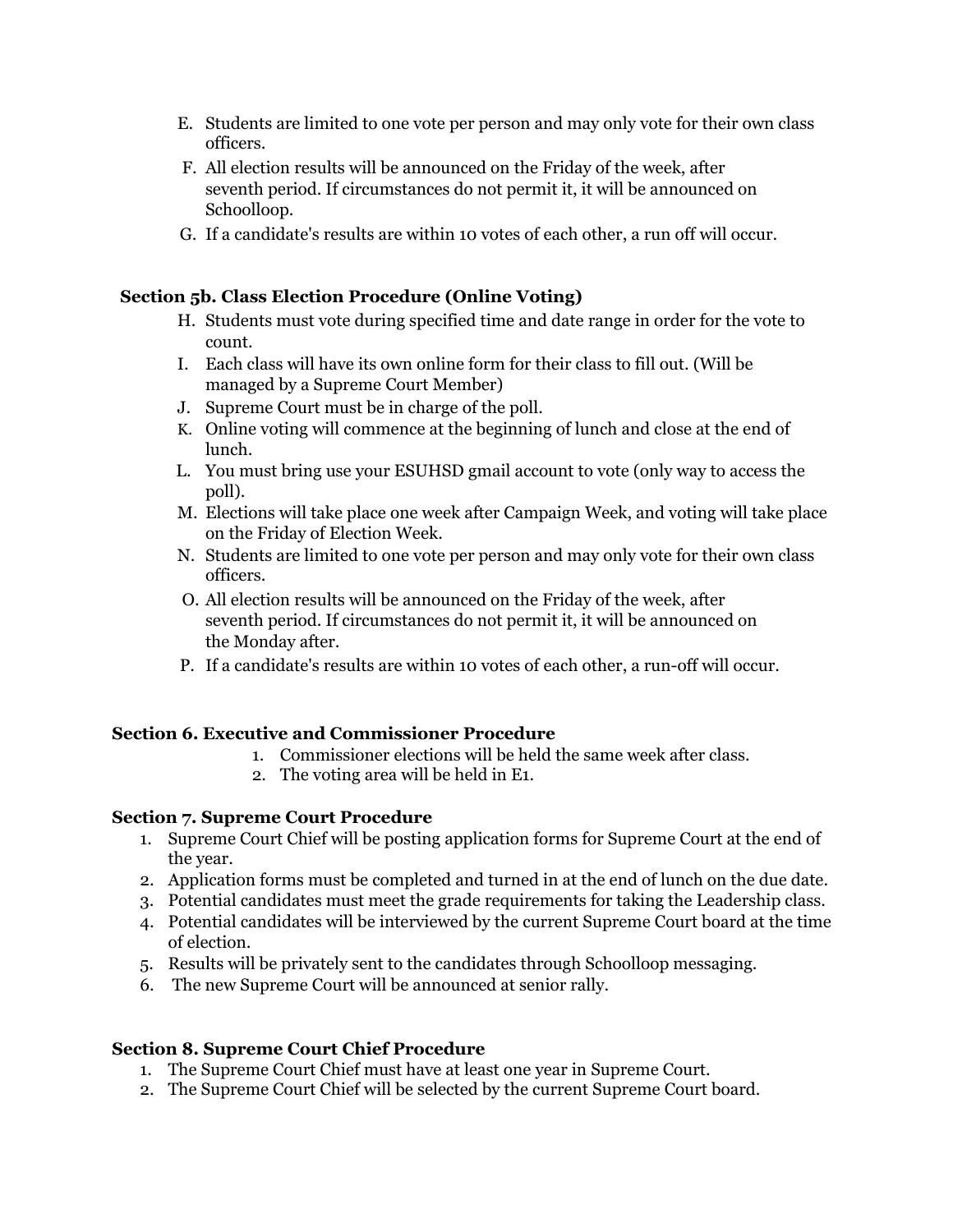## **Article VI Class Officers**

#### Section 1. General

### **Class Officers:**

- 1. Each class will elect a President, Vice-President, Secretary and Treasurer.
- 2. Each officer must meet the qualifications and eligibility requirements stated above.

Section 2. Duties

- 1. President will:
	- 1. Preside over all class meetings
	- 2. Be responsible for completing tasks and assignments part of all class activities.
	- 3. Be a model student and active participant in all school activities and events.
	- 4. Be responsible for other officers and how they work together and so on and so forth
	- 5. He/She will be the main representative for his/her class.
- 2. Vice-President will:
	- 1. In the absence of the President, he/she will act on the President's behalf.
	- 2. He/She needs to keep constant communication with the president so he/she can help the president.
	- 3. He/She will be a model student and active participant in all school activities and events.
	- 4. He/She will represent his/her class.
- 3. Secretary will:
	- 1. He/She should be on top of all things related to text documents.
	- 2. He/She needs to keep track of and record events.
	- 3. He/She should be able to make advertisements and notice.
	- 4. He/She will be responsible for organizing, typing, and printing agendas for class meetings.
	- 5. He/She will be a model student and active participant in all school activities and events.
- 4. Treasurer will:
	- 1. He/She will keep accurate records of financial balances.
	- 2. He/She will coordinate fundraising efforts.
	- 3. He/She will keep track of all money-related matters.
	- 4. He/She will be a model student and active participant in all school activities and events.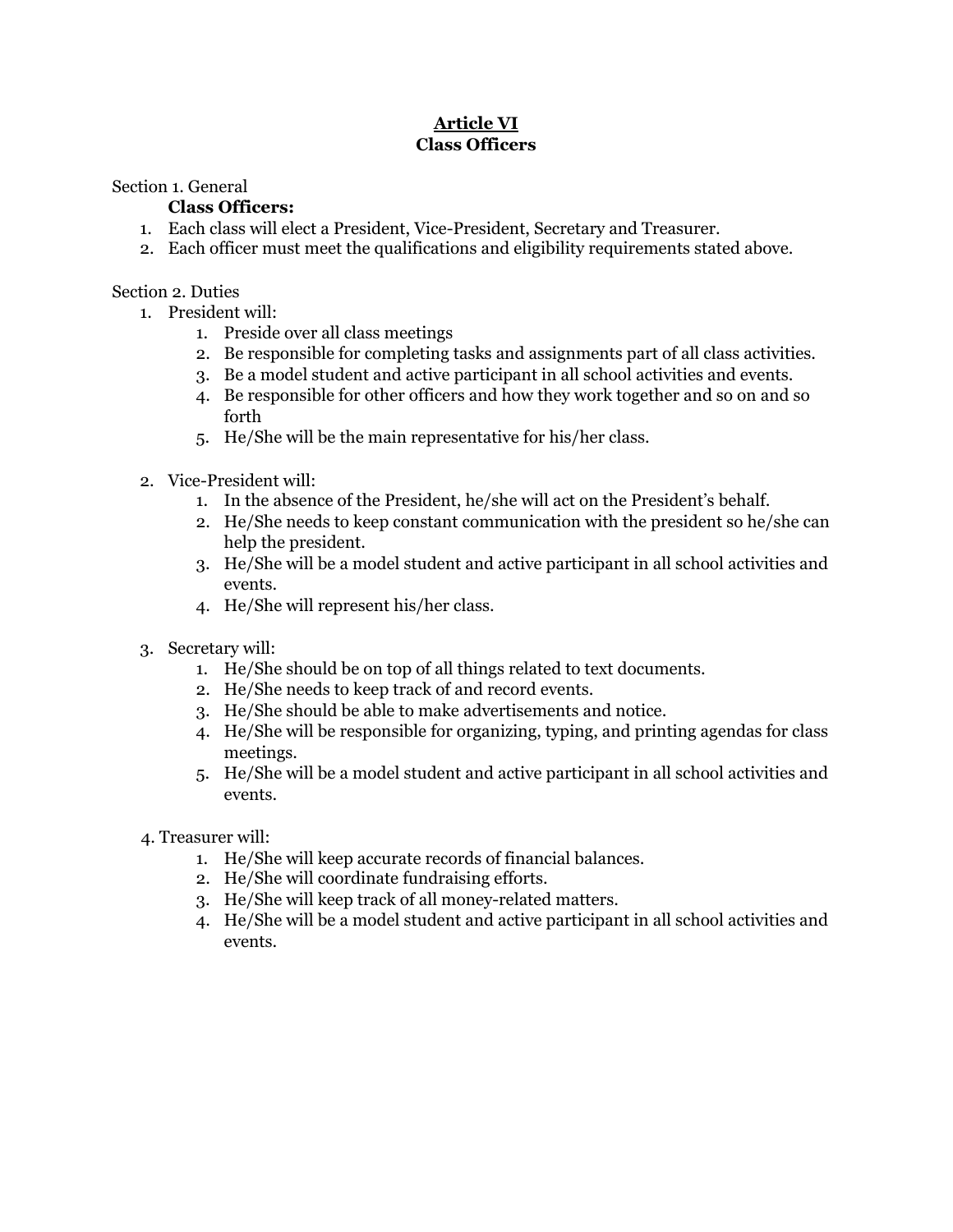### **Article VII Organizational Structure**

1. The Advisor has the highest command in the Organizational/Executive branch, followed by the following:

ASB president, ASB Vice President, ASB Secretary, ASB Treasurer, Chief Justice, Associate Chief Justice and Supreme Court.

2. In the Action and Commission branch, the Clubs Commissioner, Sports Commissioner, Pep Commissioner, Publicist, and Historian have an equal amount of power. All class officers of all grades also have an equal amount of power among each other.

#### **Section 2.**

#### **Organizational/Executive Branch**

#### **Activities Director**

ASB President

ASB Vice President

ASB Secretary

ASB Treasurer

Chief Justice

Associative Chief Justice

Supreme Court

### **Classes**

12th 11th 10th 9th

### **Action & Commission Branch**

Clubs, Sports, Pep, Publicist, Historian, Tech

#### **Committees**

Dance

Decorations

- Publicity
	- Signs, Marquees, Admin.
- Clubs
	- Meeting dates, Constitution, Deposits, Club Day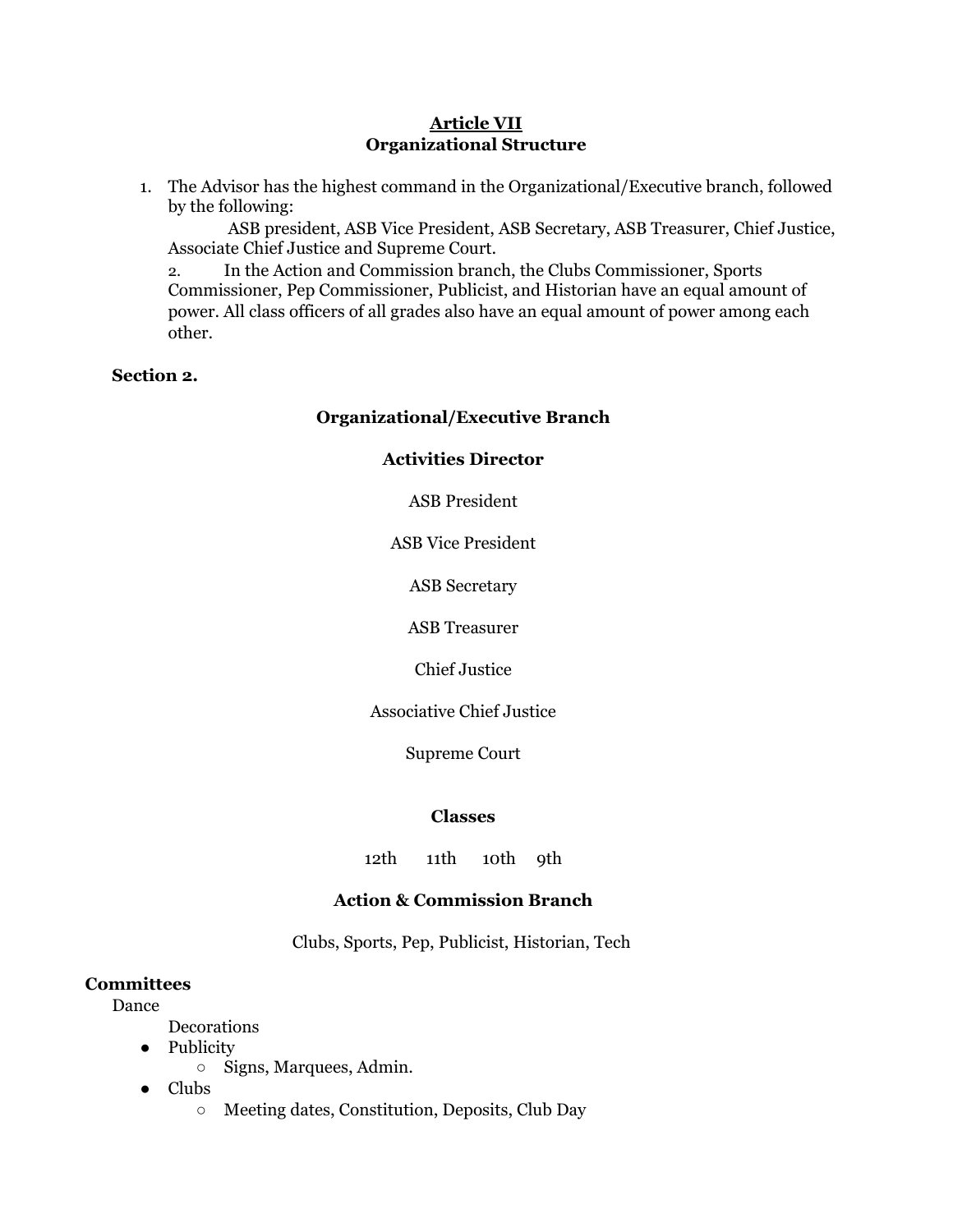- Sports Schedules, Rosters
	- Parent Nights Cultural Posters, Month awareness, International Faire

#### **DUB's Committee:**

Staff Supervision – Hours Graduation Committee

**Spirit Week:** Concessions, Referees Adv. Info F.A.N.T.A.S.T.I.C.S. Homecoming

## **Article VIII Leadership Hours**

### **Guidelines:**

Hour requirements: 15 hours per semester [Required hours is incongruous with the list that follows]

- $\bullet$  A+ 15 hours
- $\bullet$  B+ 10 hours
- $\bullet$  C+ 5 hours
- $\bullet$  D+ should not be an issue
- No unexcused absences
- Try notifying before missing excused days
- School events:
	- Pirate Crew/Freshmen Orientation
	- Back to School Dance
	- Winter Break Rally/Dance
		- Possible alternative: Winter Fest
	- B2S Night
	- Homecoming Week/Dance
	- Halloween Spirit Week
	- Harvest canned food drive
	- Winter Spirit Week and Rally
	- Valentine's Spirit Week and Rally
	- Club Day
	- International Faire/Booth
- $\bullet$  F.A.N.T.A.S.T.I.C.S.
- ASB elections
- Class elections
- Club Day
- Goodbye Rally
- Fundraising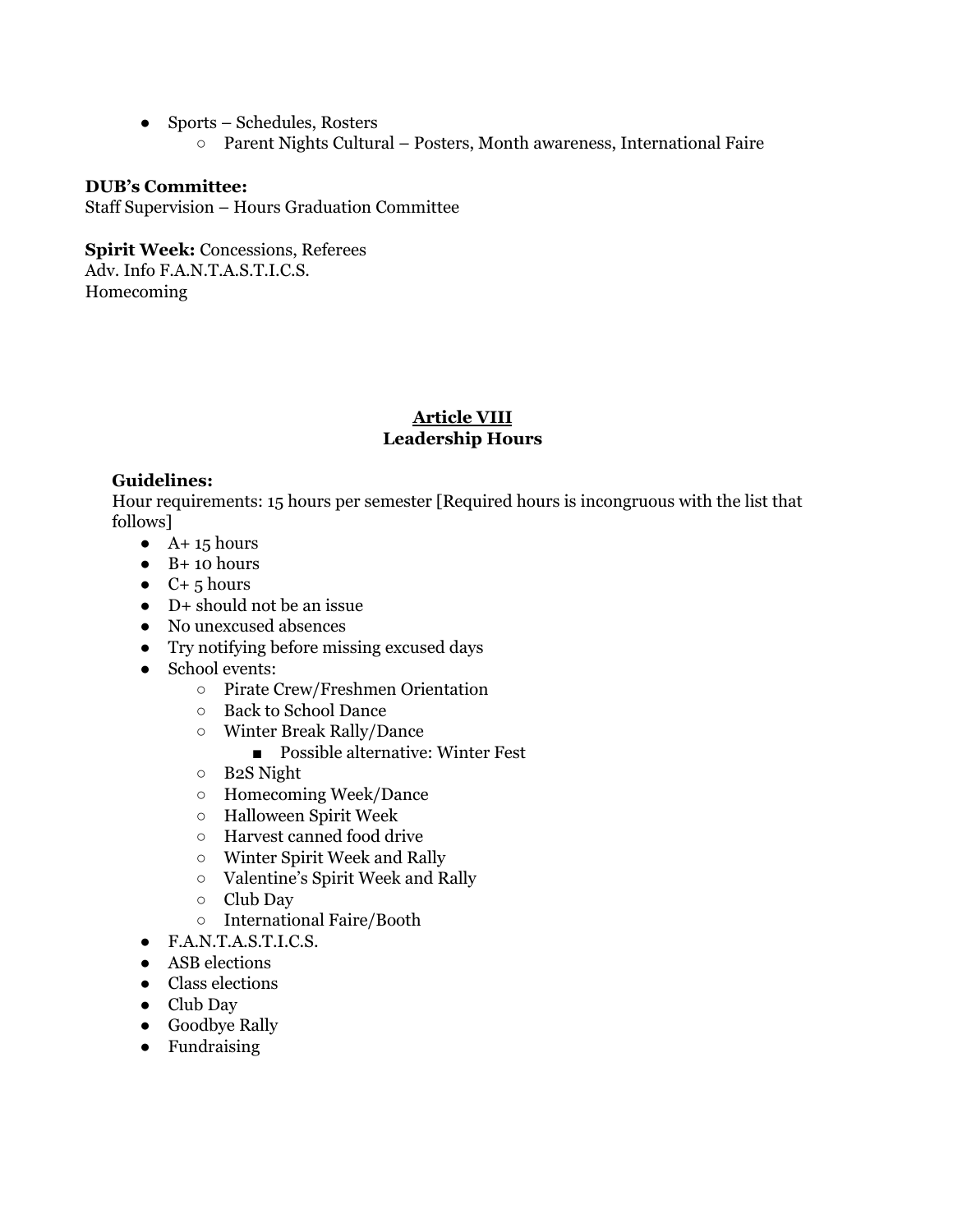# **Article IX Resignation**

### **Section 1. Notification**

- 1. When a student body officer decides to resign, he or she must clearly and formally acknowledge to his or her decision to resign.
- 2. If a resigning student body officer does not want his or her reasons to be public, that officer must at least let the Student Body Director know.

## **Section 2. Positions after Resignation**

- 1. The specific branch of government from which the officer resigned is to decide, along with the Student Body Director, how the resigned position is to be filled.
- 2. There are two options as to how the resigned position can be filled:
	- 1. The remaining officers of that specific branch can choose to move up one position. They can decide whether to hold elections or have an appointment process for the last unfilled position
		- Ex. If the Senior Class Vice-President resigns and the remaining officers decide to option 1, then the Senior Class Secretary becomes the new Vice-President, and the Treasurer becomes the new secretary. Because there is no one to replace the Treasurer's position, they can decide to either appoint someone or have an election.
	- 1. The remaining officers of that specific branch can also choose to keep their current position and either hold an election or have an appointment process to fill the resigned position.

# **Article X ASB Officer Impeachment Process**

- 1. When it has come to the attention of a Supreme Court member that a member of office must be impeached, he must find another Supreme Court member that also agrees on the impeachment.
- 2. The two Supreme Court members must then submit a form of impeachment to the Chief Justice, as well as the Adviser. The Chief Justice and the Adviser must sign the form to approve the request.
- 3. After the request has been approved, a letter must be sent to the prosecuted. The letter must contain information about the indictment (at which both Supreme Court members are to remain anonymous), as well as the trial date of the prosecuted and a copy of the forms of approval.
- 4. Along with the prosecuted, The Chief Justice, Associate Chief Justice, and all Supreme Court members are to be present at the trial. The Chief Justice will examine and discuss all offenses of the prosecuted. After the examination, the Chief Justice, Associate Chief Justice, and all Supreme Court members are to go into a separate room and deliberate the verdict of the prosecuted. A conviction must have a seventy-five percent agreement between all Supreme Court members. When they have come to a conclusion, all members should return to the trial room and the Chief Justice will reveal the verdict.
- 5. If the prosecuted is found guilty, the impeachment should be effective immediately. He is never allowed to hold office in any branch or become a Dedicated Pirate for his